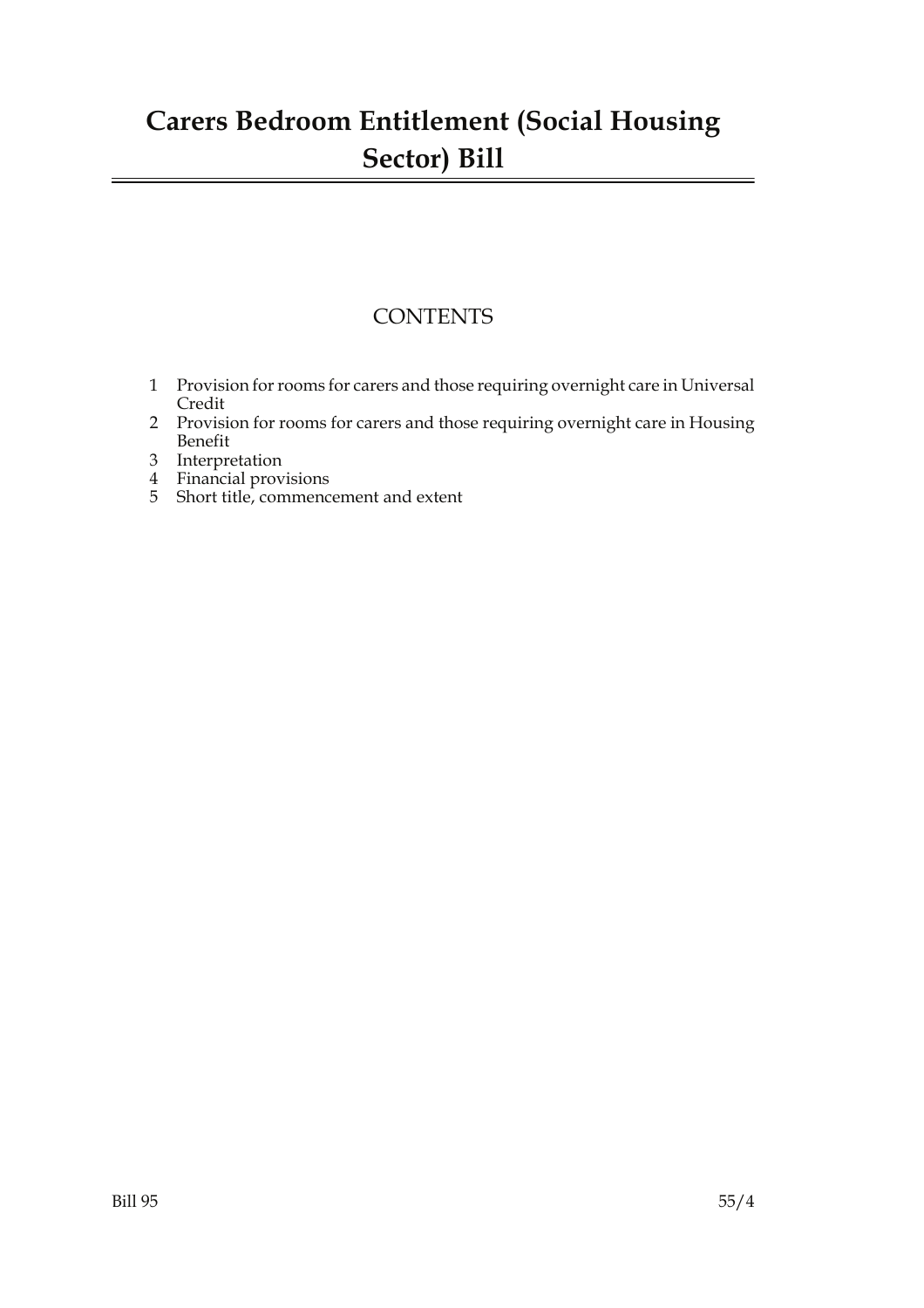## A **BILL** TO

Provide that people in receipt of Universal Credit and Housing Benefit and accommodated in the social housing sector be entitled to an additional bedroom related to caring responsibilities or overnight care; and for connected purposes.

E IT ENACTED by the Queen's most Excellent Majesty, by and with the advice and consent of the Lords Spiritual and Temporal, and Commons, in this present **B** E IT ENACTED by the Queen's most Excellent Majesty, by and with consent of the Lords Spiritual and Temporal, and Commons, Parliament assembled, and by the authority of the same, as follows:  $-$ 

#### **1 Provision for rooms for carers and those requiring overnight care in Universal Credit**

- (1) In Section 11 of the Welfare Reform Act 2012 (Housing Costs), after subsection  $(3)$ , insert —
	- "(3A) In relation to a dwelling of which the landlord is a local housing authority or a registered provider of social housing, regulations under this section shall not permit the housing cost element of the universal credit to be less than the actual amount of the liability in a case where a household has no more than one spare bedroom, and where a person, whom the relevant authority is satisfied occupies the claimant's dwelling as their home— *5 10*
		- (a) is entitled to carer's allowance; or
		- (b) requires overnight care."

#### **2 Provision for rooms for carers and those requiring overnight care in Housing Benefit**

In Section 69 of the Welfare Reform Act 2012 (Housing Benefit), after subsection (3) insert—

- "(3A) After subsection (6) insert—
	- (7) In relation to a dwelling of which the landlord is a local housing authority or a registered provider of social housing, regulations under this section shall not permit the appropriate maximum housing benefit (AMHB) to be less than the actual amount of the

*15*

*20*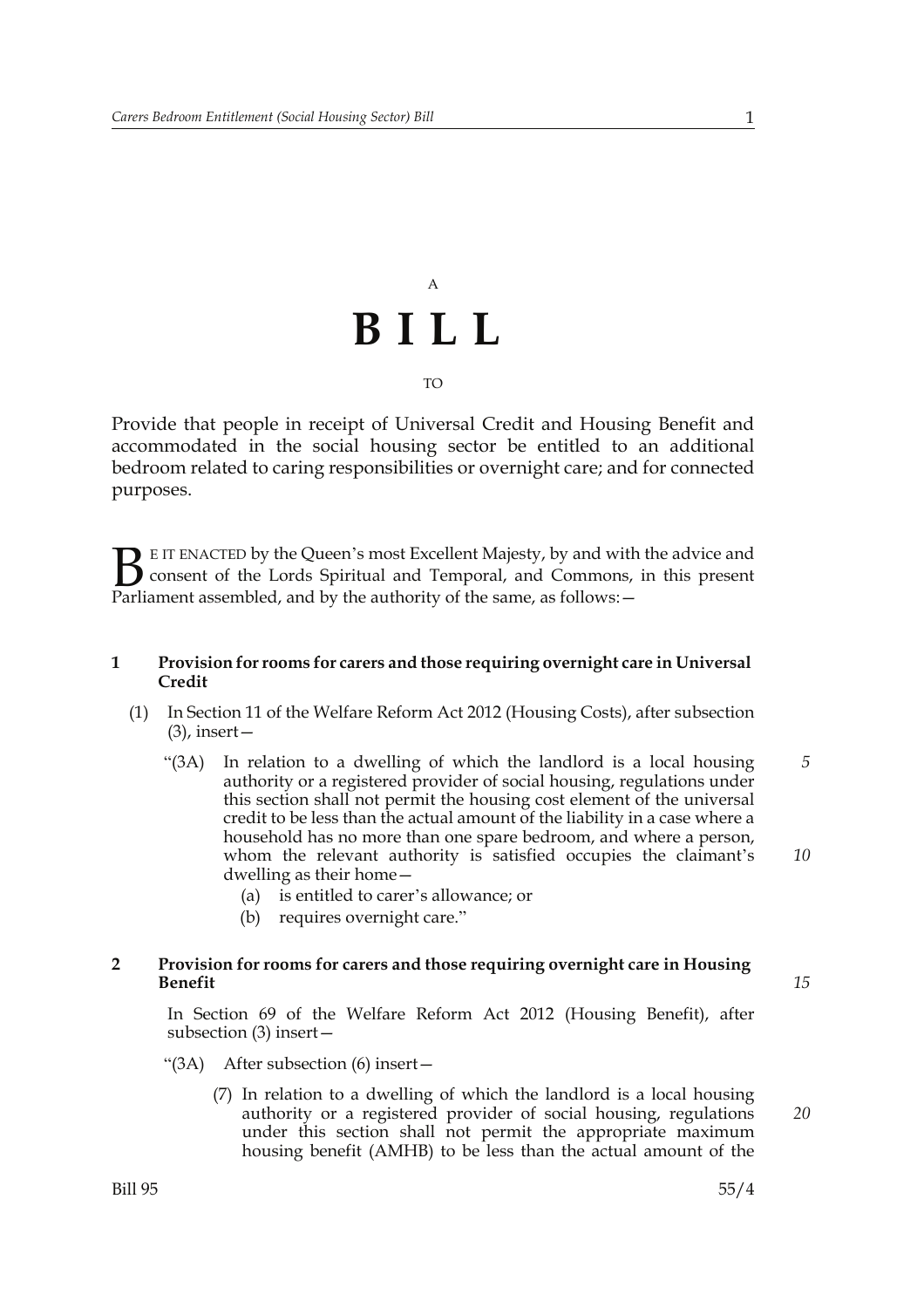liability in a case where a household has no more than one spare bedroom, and where a person, whom the relevant authority is satisfied occupies the claimant's dwelling as their home—

- (a) is entitled to carer's allowance; or
- (b) requires overnight care."

#### **3 Interpretation**

- (1) In any instance where these provisions apply to Scotland or Wales, for "registered provider of social housing" substitute "registered social landlord".
- (2) For the purposes of this Act "relevant authority" means an authority administering Housing Benefit or the housing costs element of Universal Credit. *10*

#### **4 Financial provisions**

*There shall be paid out of money provided by Parliament any increase attributable to this Act in the sums payable out of money so provided by virtue of any other Act.*

#### **5 Short title, commencement and extent**

- (1) This Act may be cited as the Carers Bedroom Entitlement (Social Housing Sector) Act 2015.
- (2) This Act comes into force at the end of the period of 2 months beginning with the day on which it is passed.
- (3) This Act extends to England and Wales and Scotland.

*20*

*15*

*5*